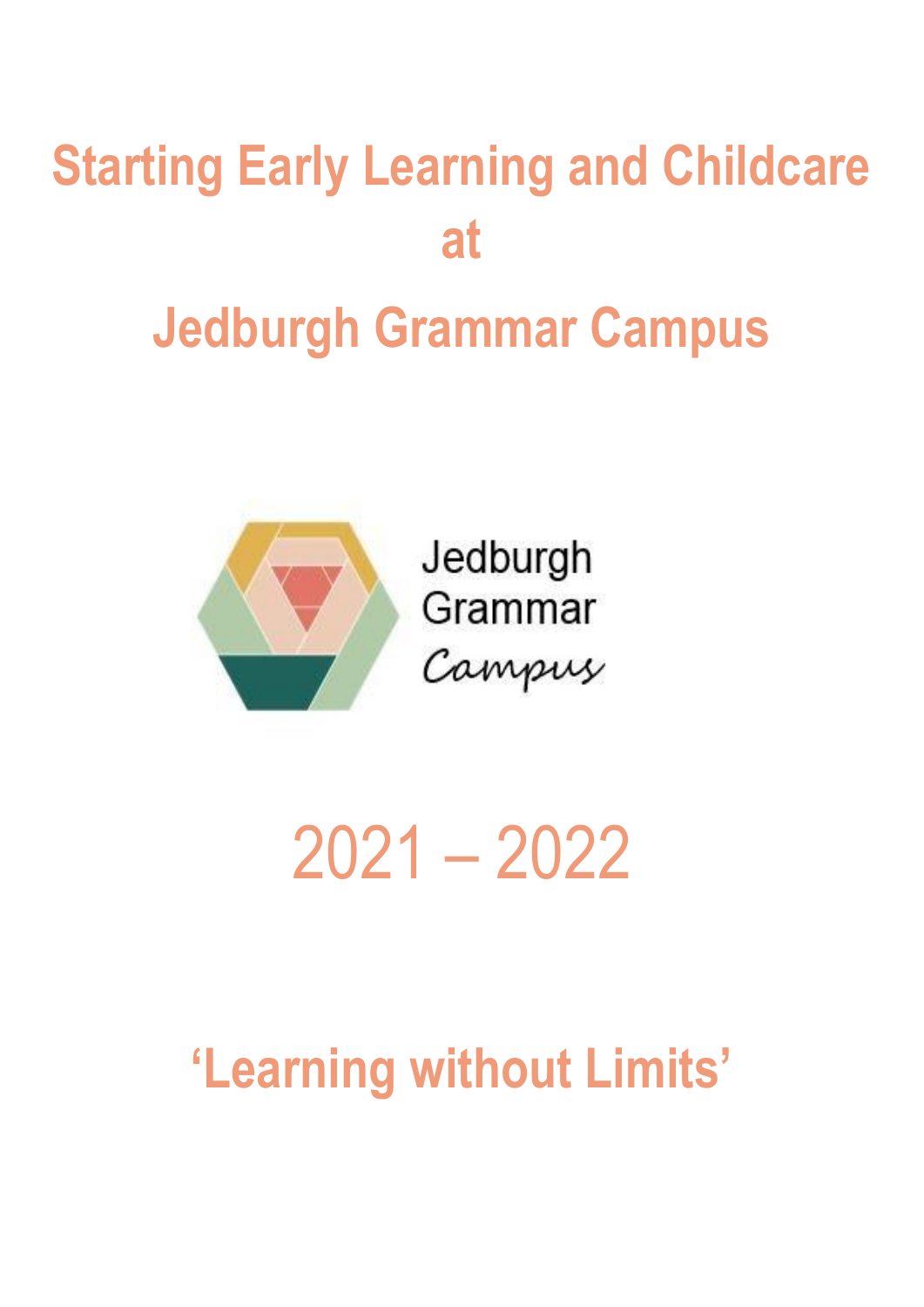# **Dear Parents/carers**

Welcome to Jedburgh Grammar Campus ELC. We are looking forward to you starting your time with us and we hope that you will be very happy here. We hope you find this booklet helpful in introducing you and your child to our setting. We hope it will answer most of your questions. However if you wish any further information please do not hesitate to contact the school.

The school telephone number is: 01835 863273

The school address **Jedburgh Grammar Campus, Priors Road, Jedburgh, TD8 6HH.**



# **Our ELC Team**

There will be many other children for you to make friends with in the nursery. Some of them will be children you may know and there will be new friends for you to meet too.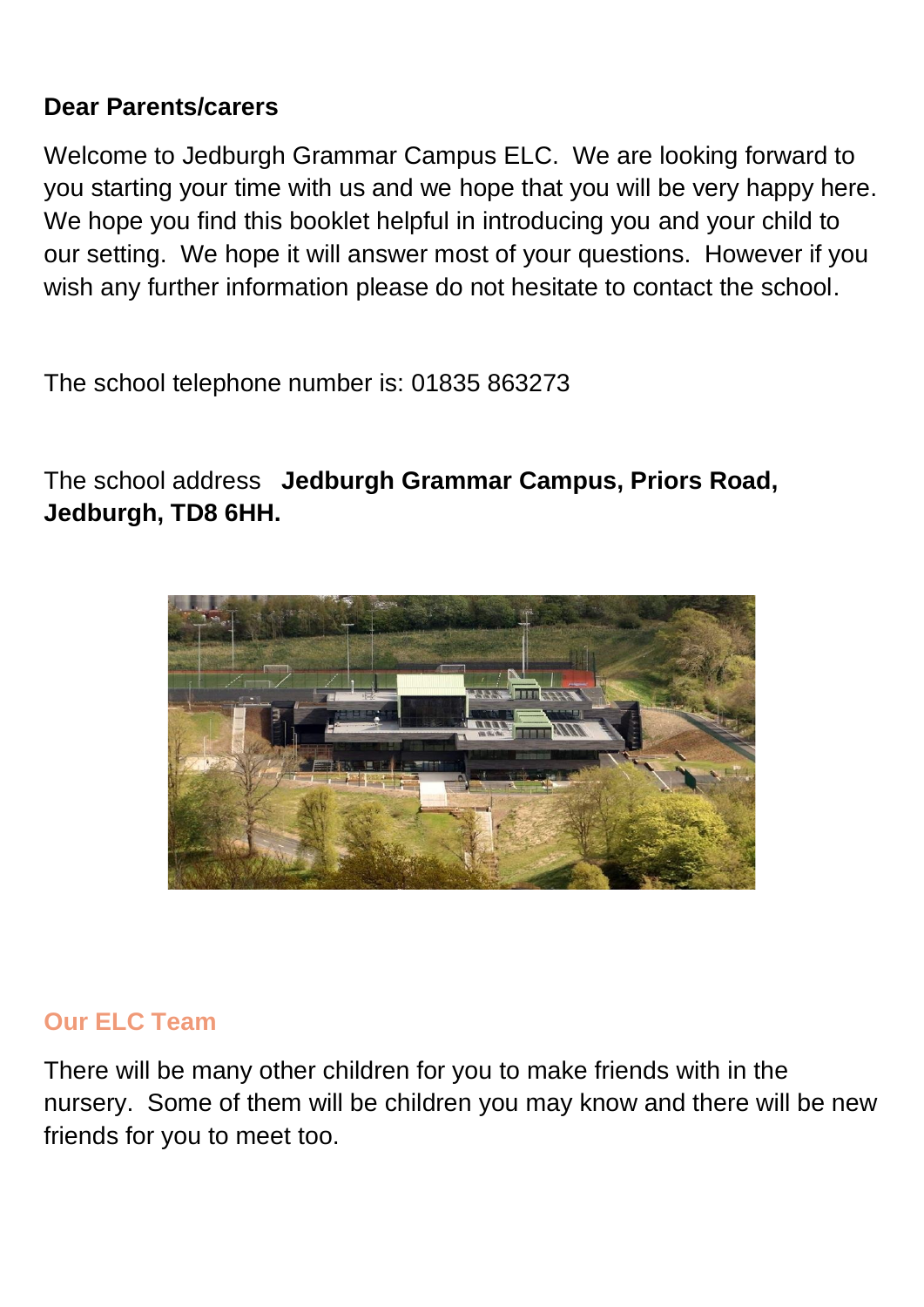# Meet our Nursery Staff



Miss Currie Early Years Practitioner

Mrs Stenhouse Early Years Practitioner

Miss Ewart Early Years Practitioner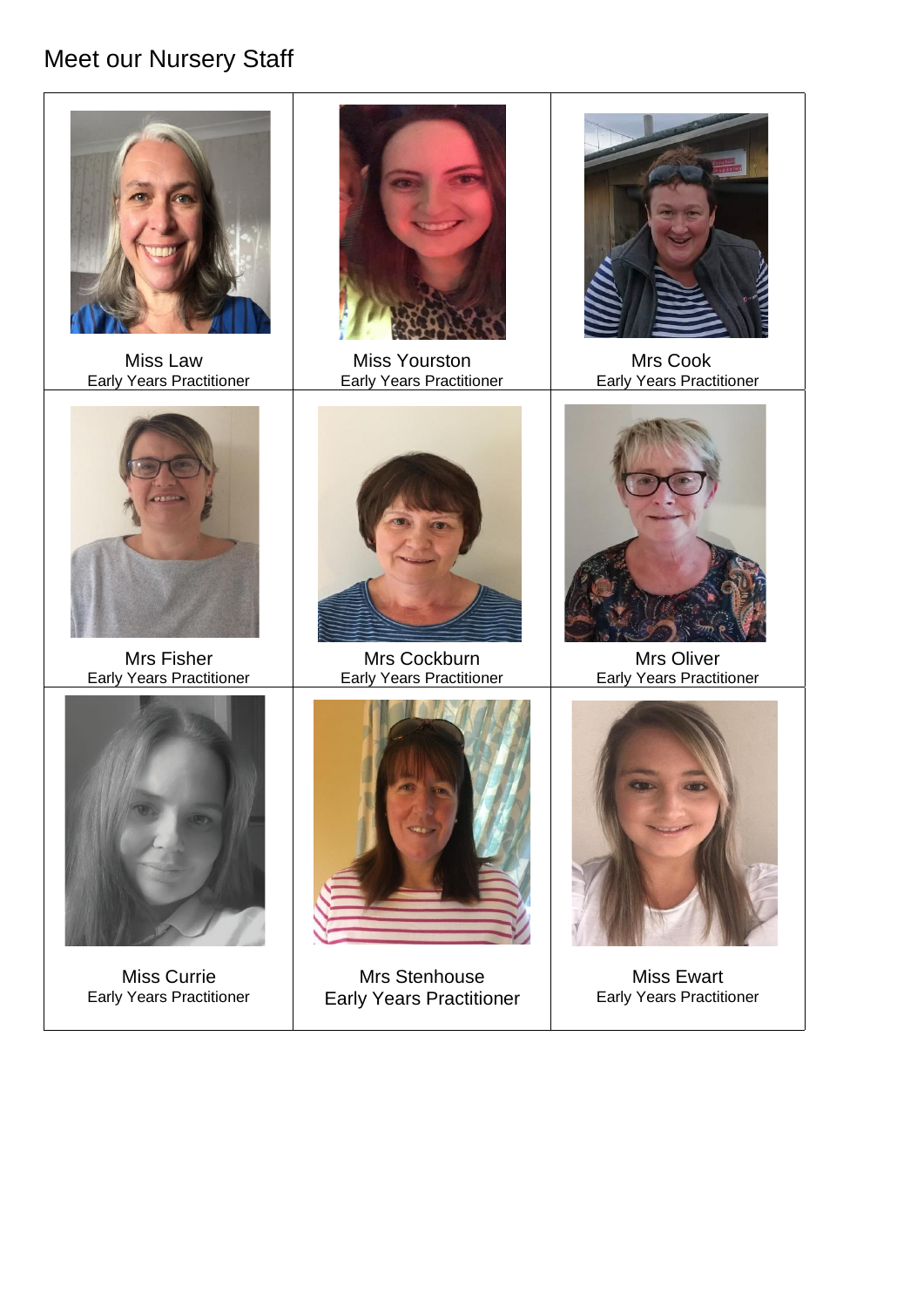

Miss Ferguson Early Years Practitioner



Miss Yeung Early Years Practitioner



Miss Wright Early Years Practitioner



Miss Wild Early Years Practitioner



Mrs McNulty Early Years Practitioner



Miss Comley Early Years Practitioner



Mrs Blair Early Years Practitioner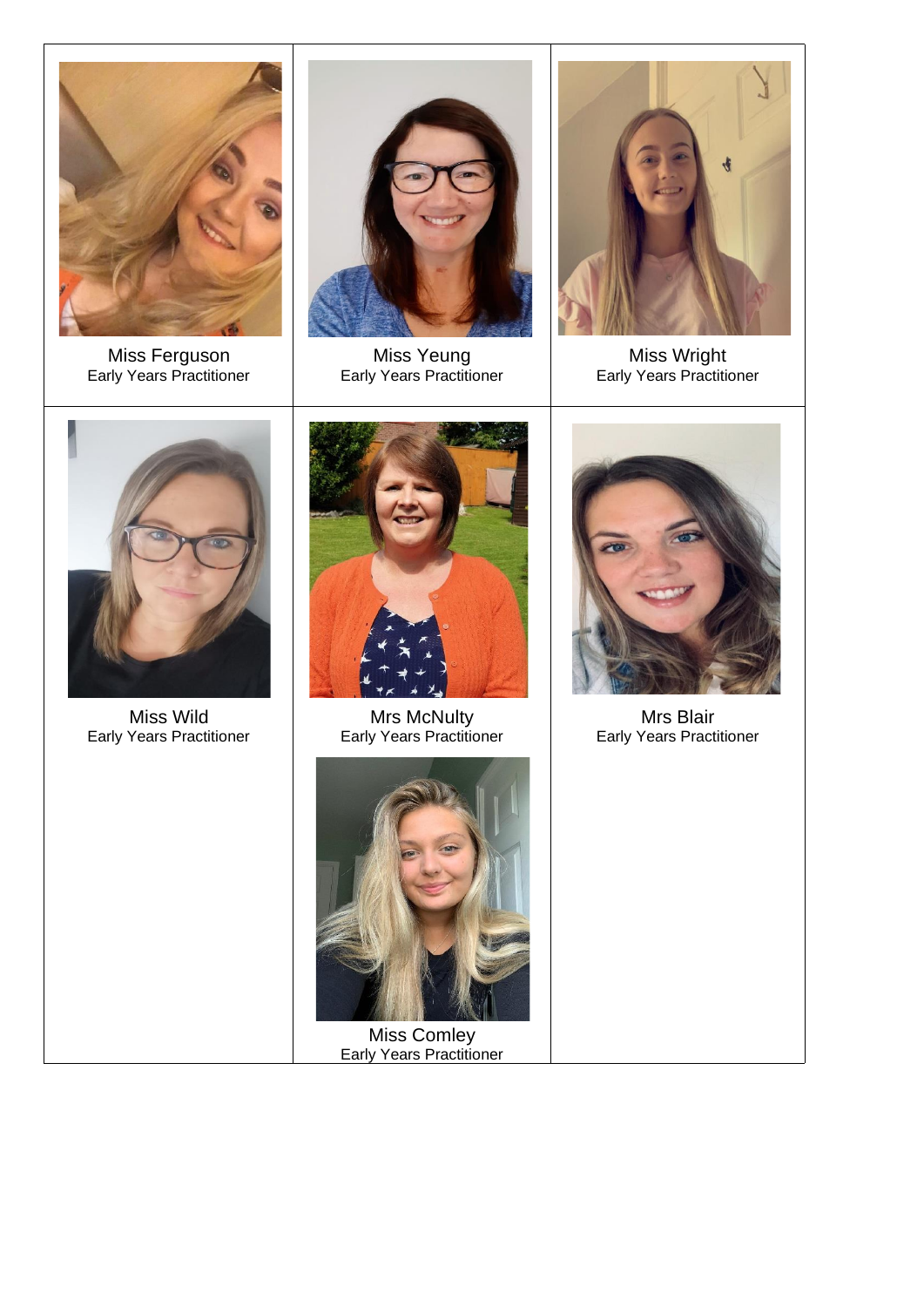

In August our team will be expanding, Miss Watson and Miss Shiell will be joining us as Early Years practitioners and Miss Fojick will be joining us as Early Years Officer.

# People who can help:

There are lots of other people to help you in nursery. Here are some of the people who will help you.



We have our Admin Team who help us with important jobs like answering phone calls and ordering snack and new toys.

We have a team of janitors who help us as well. They are busy doing jobs around the school and outdoors, keeping things clean and safe.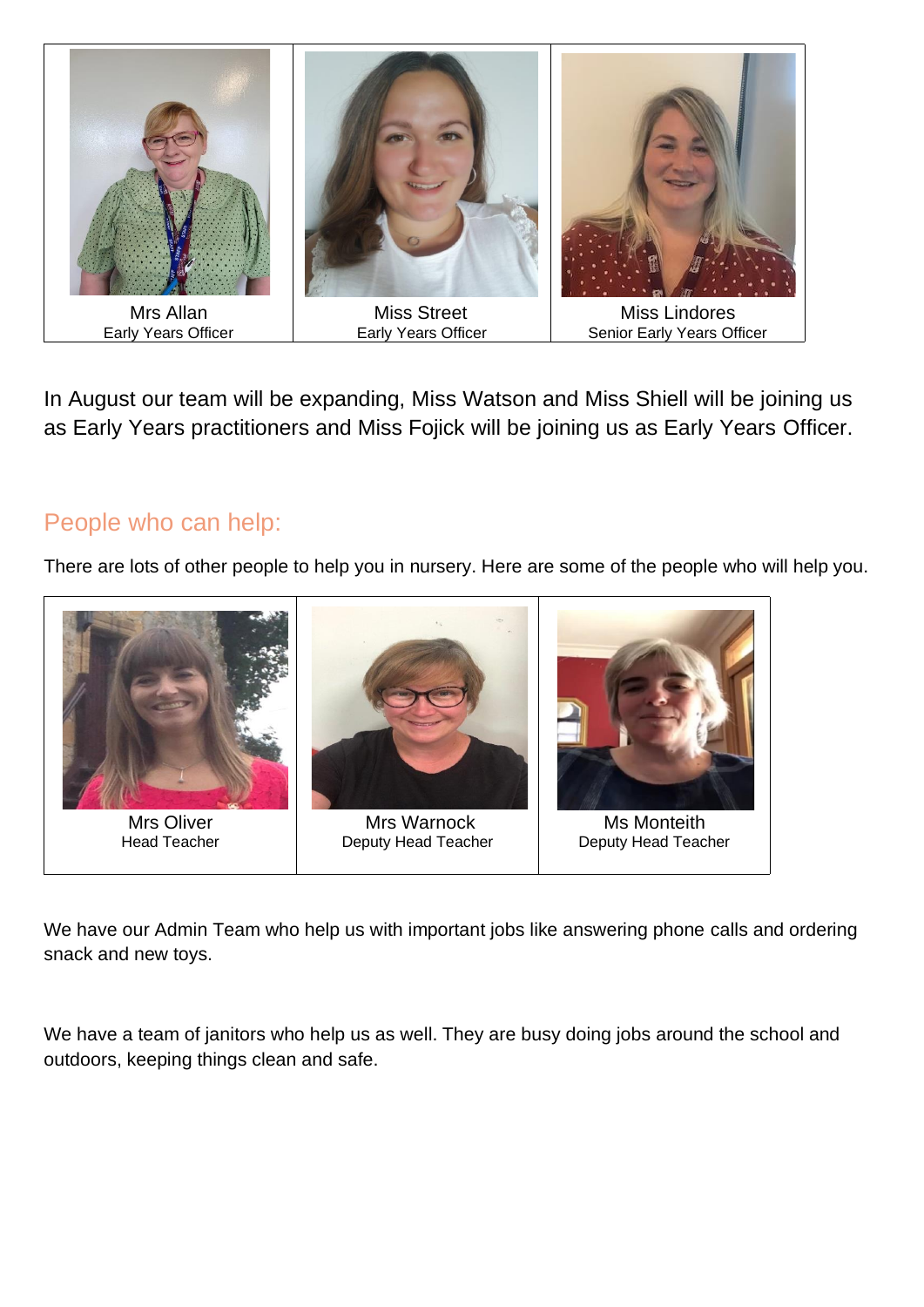#### **Induction**

When you are due to first start Jedburgh ELC, we would usually ask your parents to fill in some forms about you. This is to help us learn as many important things as we can about you. This year we may have to do things a little differently after the Covid-19 pandemic.

We plan to send the form out to your parents via email ask would like them to fill in as much as they can before you start. We will also send an appointment time to your parents for some time on Monday 9<sup>th</sup> August and Monday 16<sup>th</sup> August 2021. During this time your parents will bring you into our nursery to see what it is like. Your key worker will talk to your parents about the form and learn lots of new things about you. Your parents can also ask questions about the nursery and your learning.

#### **Our ELC day**

Jedburgh ELC will open on **Wednesday 18th August 2021.**

We may have to **stagger the start and collect times**, so that you are not arriving all together, but we will tell you nearer the time.

We are a childcare hub and are open from 8.00am to 6.00pm.

Usually, your child is entitled to 1140 hours of Early Learning and Childcare throughout the year.

On your enrolment form, you were able to choose how many weeks per year you would like to attend (based on 1140 hours entitlement). If you have chosen to attend during the school term (38 weeks), you will have 30 hours per week to use. If you have chosen to attend all year round (50 weeks), you will have 22 hours 45 minutes per week to use. Other options are available and can be discussed with our SEYO, Miss Lindores.

When you arrive at the ELC each morning, we will come in the entrance for your colour group, these will be shown to you at your visit. Currently, you will need to socially distance and use hand sanitizer on entry. You may have to enter the nursery one at a time. An adult will come to collect you and bring you in to play.

#### **Collection at the end of a session**

You must only be collected from the setting by a responsible adult (over 16 years of age.) **Parents must inform staff** if an adult other than the usual one is collecting you child. During your induction you will be asked to set a password; that the adult **must**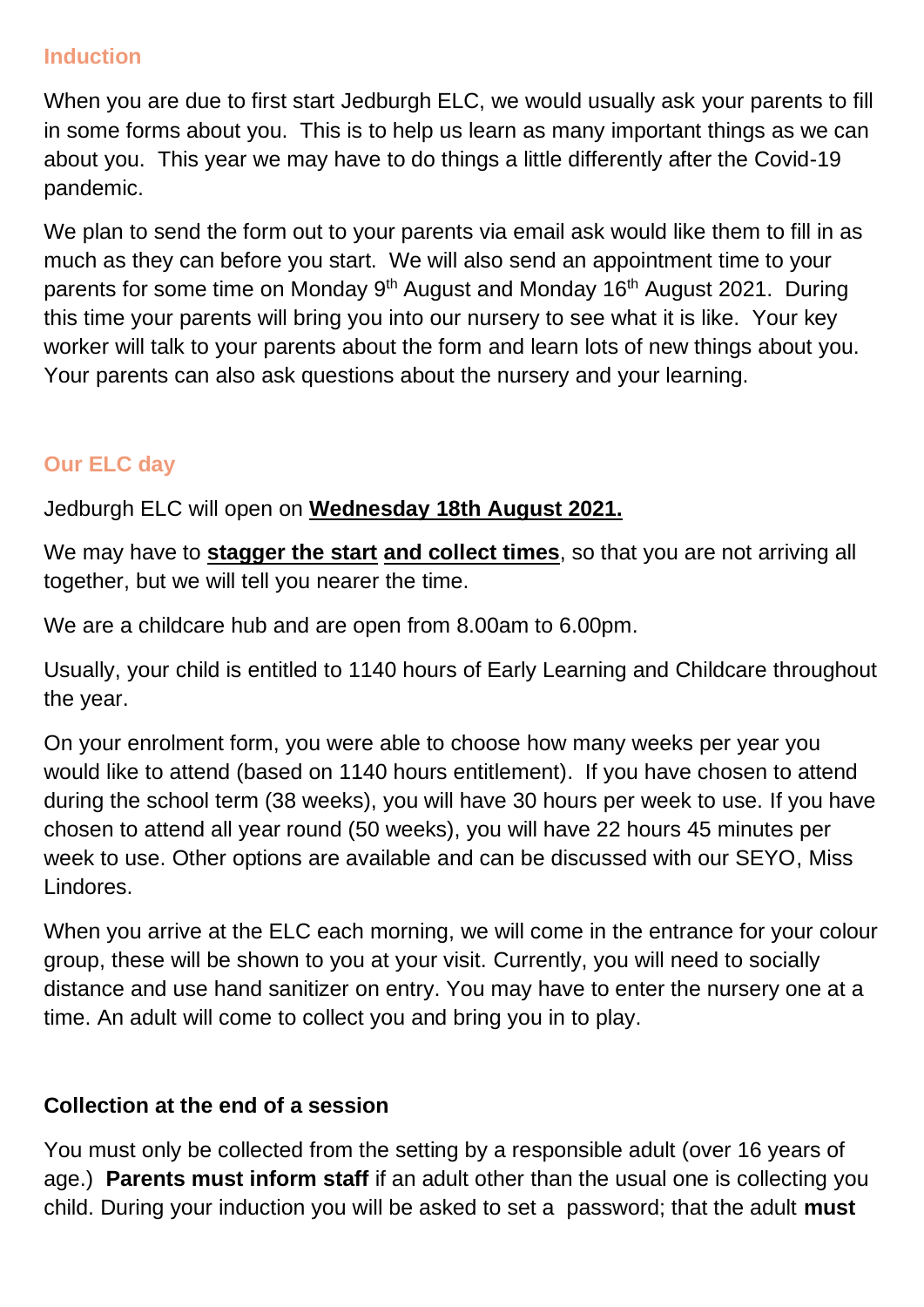be able to tell staff the password when collecting. We will not allow you to leave with a stranger. Please can we also ask that parents arrive promptly to collect you.

#### **Session routine:**

Rolling snack is offered between 9.45am – 10:30am and 1.45-2.15pm

Lunch is at 11.30am

**Snack** - you will be offered water and milk and a tasty bite to eat. There will be a wide range of healthy snacks offered daily alongside a variety of fruit.

**Water station** – we have a water station where fresh water is available throughout the day

Please make sure the ELC staff are informed about any **food allergies** you may have. We have paperwork to fill in detailing your allergy and it will be shared with ELC and catering staff.

If you require any medication, we will also ask your parent to complete a form with details. This will be shared with ELC staff.

Parents are asked to pay 50p per day to cover the cost of the daily snack as well as ingredients for baking activities. This can be paid weekly, monthly or termly. Money should be handed to a member of staff in **an envelope**, with your **name on it.** Thank you.

#### **Settling in**

The first few days may be rather daunting for you. At this time (Covid 19) parents will not be allowed into the ELC so your key person will endeavour to comfort and help you.

Each family will have a key person. Your key person will generally be the person who settles your child into the nursery. They will also be the main practitioner carrying out the child's care needs, such as putting to sleep and nappy changing.

#### **Learning experiences**

Within our ELC setting, we have lots of areas where your child can play and learn. The setting is well equipped and set out in a stimulating and safe way. We have opportunities in all the groups so your child can experience lots of different learning to help them discover things about themselves, each other and the world around them. We organise our young people into groups in our ELC. In each of our groups, the children have the opportunity to access these different types of learning through play opportunities: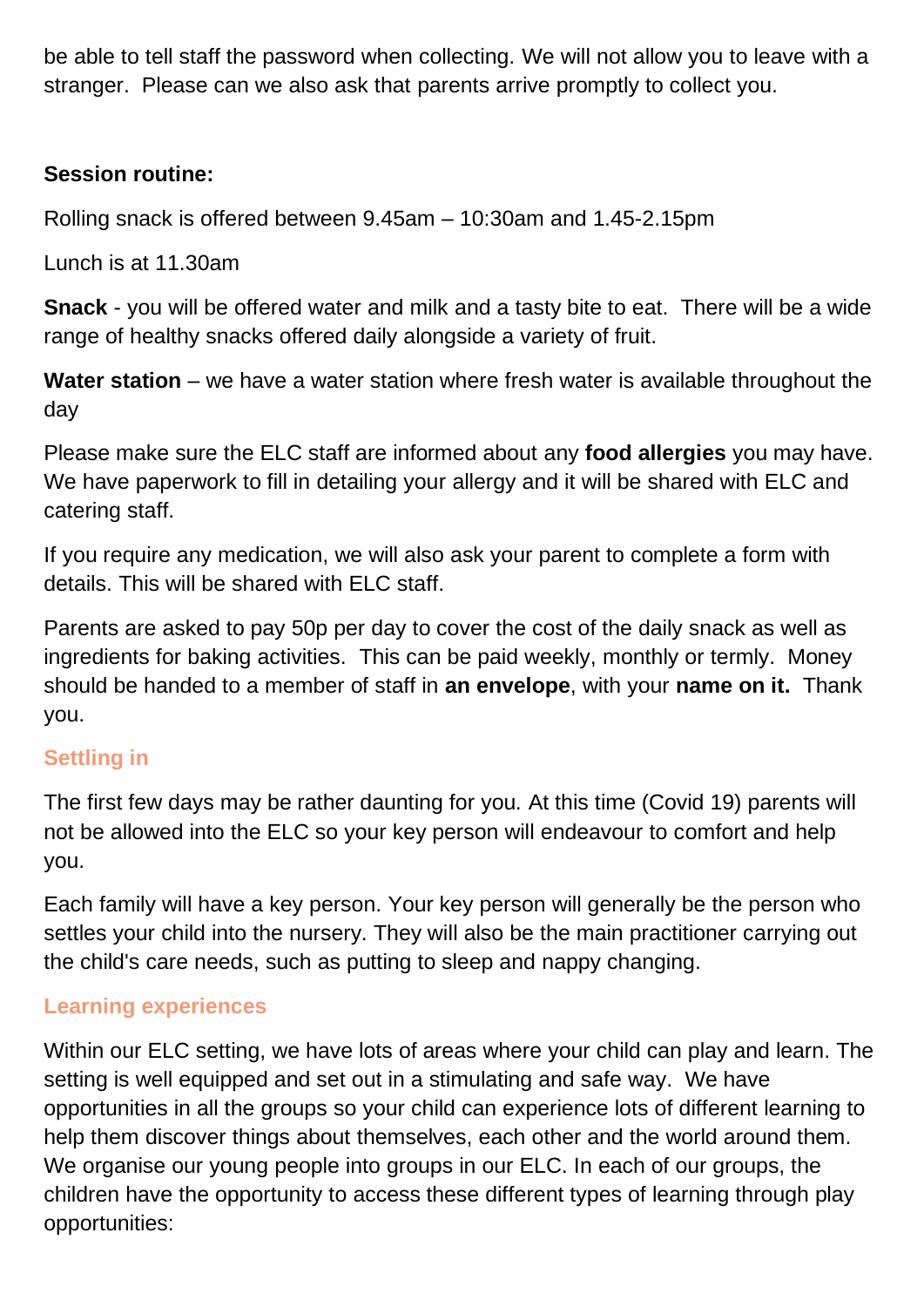#### **Communication & Literacy Areas**

In the Communication and Literacy areas, your child will find activities such as our story telling area, jigsaws, games, songs and rhymes,

malleable and mark making resources. Within this zone, you will also find our role play area/ house corner.

This area can be a dentists, a shop, a doctors etc, depending on what the child's interests are.



The activities in this area are chosen to help your child develop their hand eye coordination, their fine motor skills and their language skills.

This area is great for developing your child's social skills through language and sharing resources.

# **Exploration and Investigation Areas**



In the Exploration and Investigation areas, your child will be able to access water and sand play including filling, pouring, scooping and measuring. This is where many of our numeracy activities take place such as counting, patterns, playing number games, threading, sorting by colour or size. This is also where technologies can be used, e.g.

programmable toys, torches to discover light and dark and activities which promote problem solving.

Our construction area is found in this zone, it has a range of resources for your child to build and create such as large and small blocks, lego and stickle bricks. Children playing in this area can also access train tracks and trains and cars and trucks.

This area helps develop your child's numeracy skills, their fine motor skills and their problem solving and enquiry skills.

#### **Imagination and Creative Areas**

In the Imagination and Creative areas we have our small world area. This is resourced with loose parts that can be used to build whatever world they want to create, whether it's a farm, a castle for knights or fairies. This zone is also where you will find our painting area where there will be a wide range of colours and



brushes for painting or sponges for printing. We also have a creation station in this zone, where the children can access paper, scissors, glue and junk they can use to make models.

The resources and activities in this area help develop your child's imaginative skills, their cognitive skills and their problem-solving skills. It also develops their fine motor skills.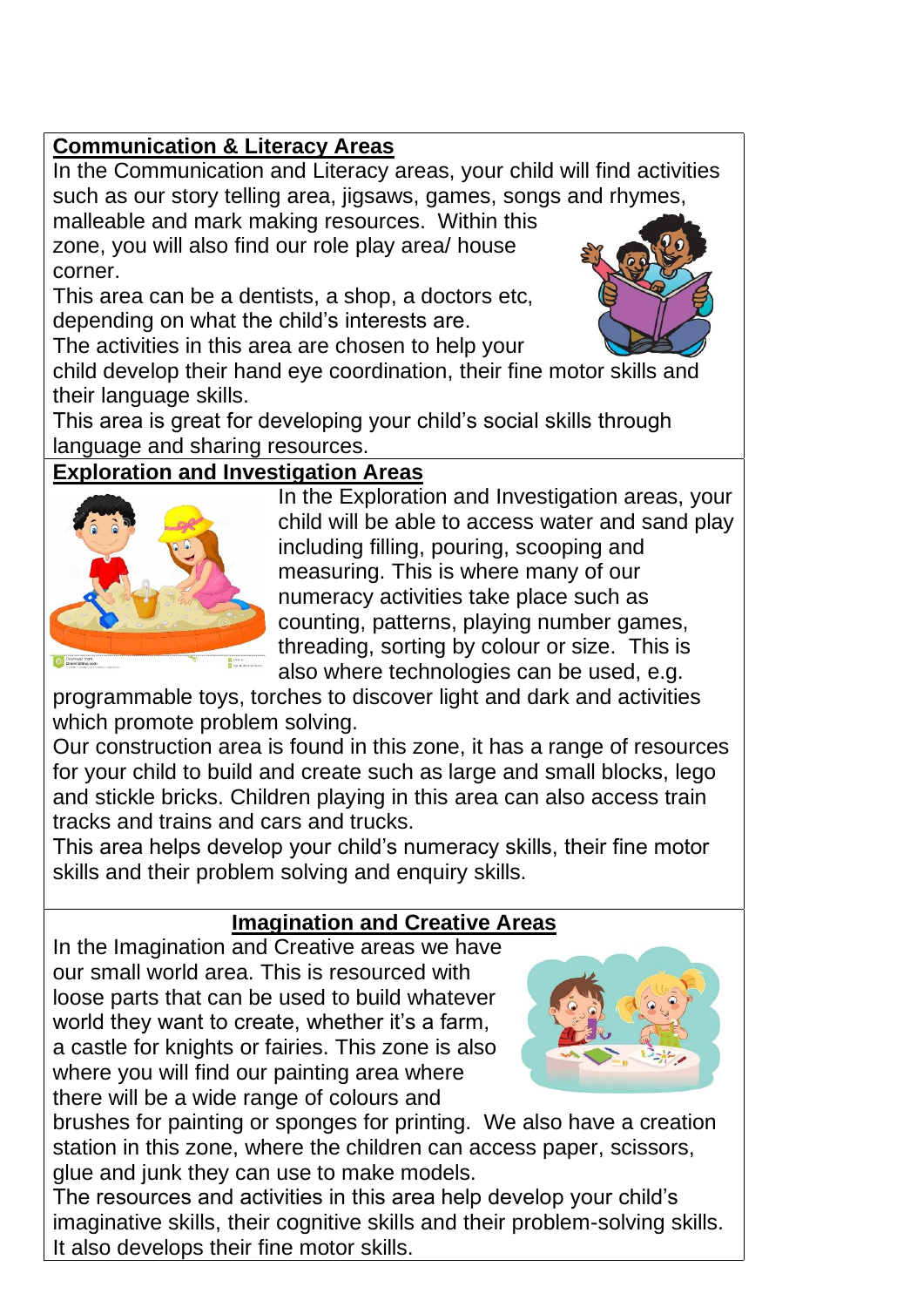#### **Quiet Areas**



We have created a Quiet Areas in our new nursery which is where your child can access quiet games, painting and mark making. They can enjoy some stories, listen to music and relax. There is a designated sleep area, if children require it.

This area will help children to develop self regulation skills.

#### **Outdoor Area**

We have an outdoor area to the front of our nursery setting; the area is safe and designed with children in mind. There is free flow access through the double doors with separate access to one of our toilet areas. The outdoor area is surrounded by fencing and includes different surfaces and a sand pit. All learning activities can be delivered in this area.



This area will help to develop the children's social skills, it will enhance their physical development, help to develop resilience and encourage problem solving skills.

#### **The cloakroom**

In the ELC we have a cloakroom area for each colour group where you will have your own peg with your name on it. You can hang up your jacket and your change of clothes bag. Underneath there is a small shelf for you to store any of your other belongings.

You don't need a separate pair of indoor shoes. It would be very helpful though, if you could bring a pair of wellies for messy play outdoors. They can be kept safely in our new welly store.

# **What to wear in our ELC**

We do not have a uniform for you to wear to nursery. However, there is an optional red ELC sweatshirt which you can purchase from Middlemiss Embroidery online.

We do ask that you do not wear clothes that are special to you or are expensive. Nursery is fun but can be very messy and although you have access to aprons etc it is inevitable that some clothes will get stained. You should also wear practical and comfortable play clothes which you can manage independently when going to the toilet. Please avoid braces, belts and too many buttons.

We would like you to wear practical, comfortable shoes or trainers to nursery each day that again you can manage independently.

You have access to the garden area every day and we are often outside for learning activities throughout the week, so we ask that parents provide a pair of wellington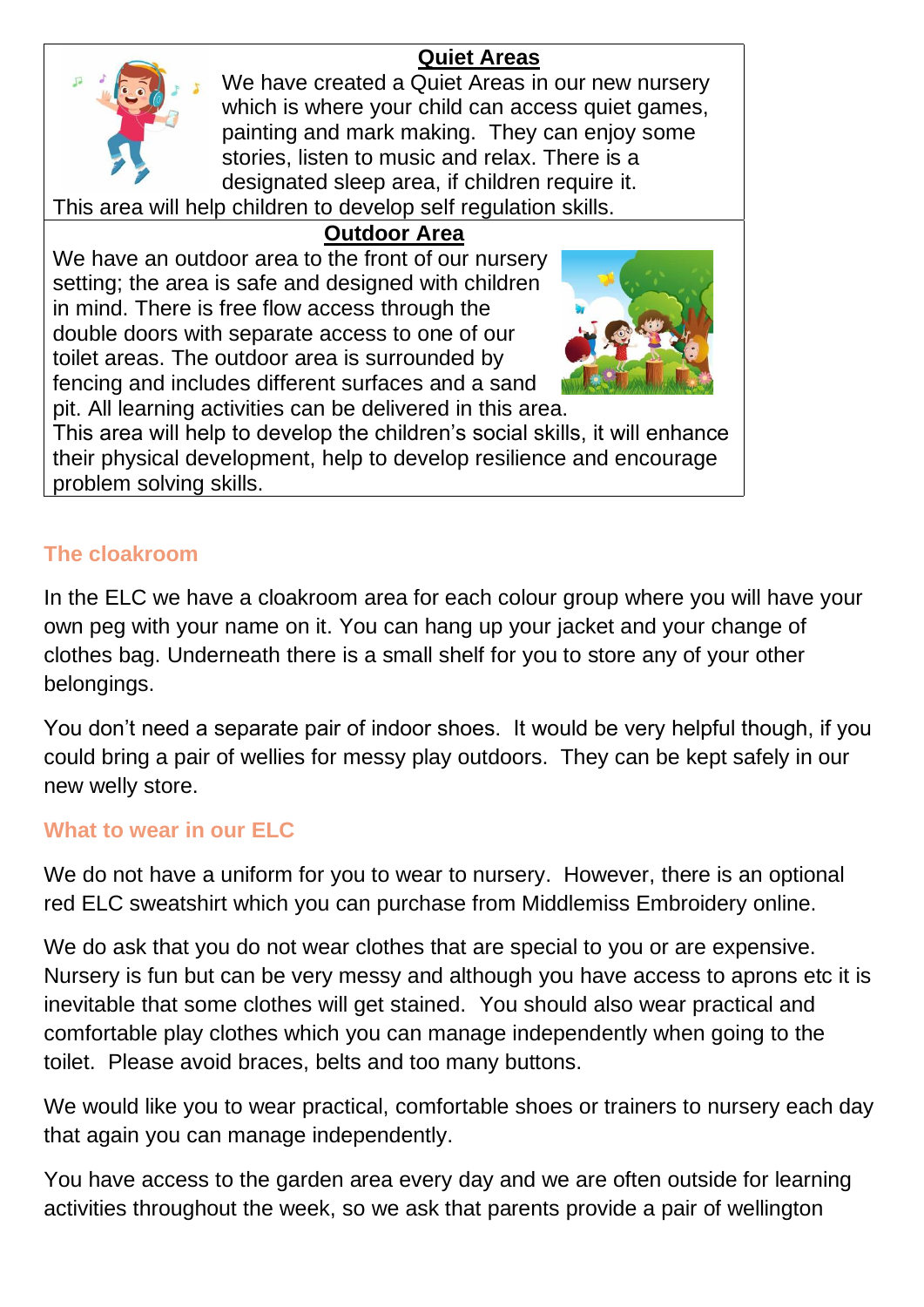boots to keep at nursery, as the garden becomes wet and muddy over the winter months. We will also be up in the woods exploring throughout the year.

#### **What do I need to bring to ELC?**

We ask that you bring a small bag to nursery containing a full change of clothes. Any dirty or soiled clothes will be double bagged and put back into your bag to go home.

Please remember to bring a jacket every day and your hat, scarf and gloves on cold days and sun hats on sunny days.

We know you have lots of special things you would like to bring into nursery to share with us. **However, please can we ask that these are kept safe at home** as the nursery has lots of activities to keep you busy.

#### **Don't forget….**

Please ask someone to put your name on *everything* you bring to nursery, because we don't want you to lose anything. Staff will help you to look after your belongings when you first start nursery and will teach you to be responsible for your own belongings. If you lose something, things with names on can be returned to you very quickly.

#### **Lunchtime**

Your child will be provided with a lunch each day from the school canteen. Lunchtime is a very sociable time in the ELC and each group eats together. Parents will be issued with a login for the "Parent pay" website, the website which lunches are ordered through. Your child's account will have a balance that will allow you to order lunches. Please note that nursery children will have the choice of two hot meals (soup & sandwich option is not available for ELC children.)

Please discuss with your child and order in advance.

If you need any help with Parent Pay please speak to our SEYO, Miss Lindores.

# **What to do if I can't go to nursery?**

If you are not well, you might need to stay at home. The grown up who looks after you will need to phone the School Office by 9:00am to let us know that you are not coming.



Please remember for any episodes of sickness or diarrhoea you must be symptom free for 48 hours before coming back to join us.

When you come back to the ELC, we will be very pleased to see you.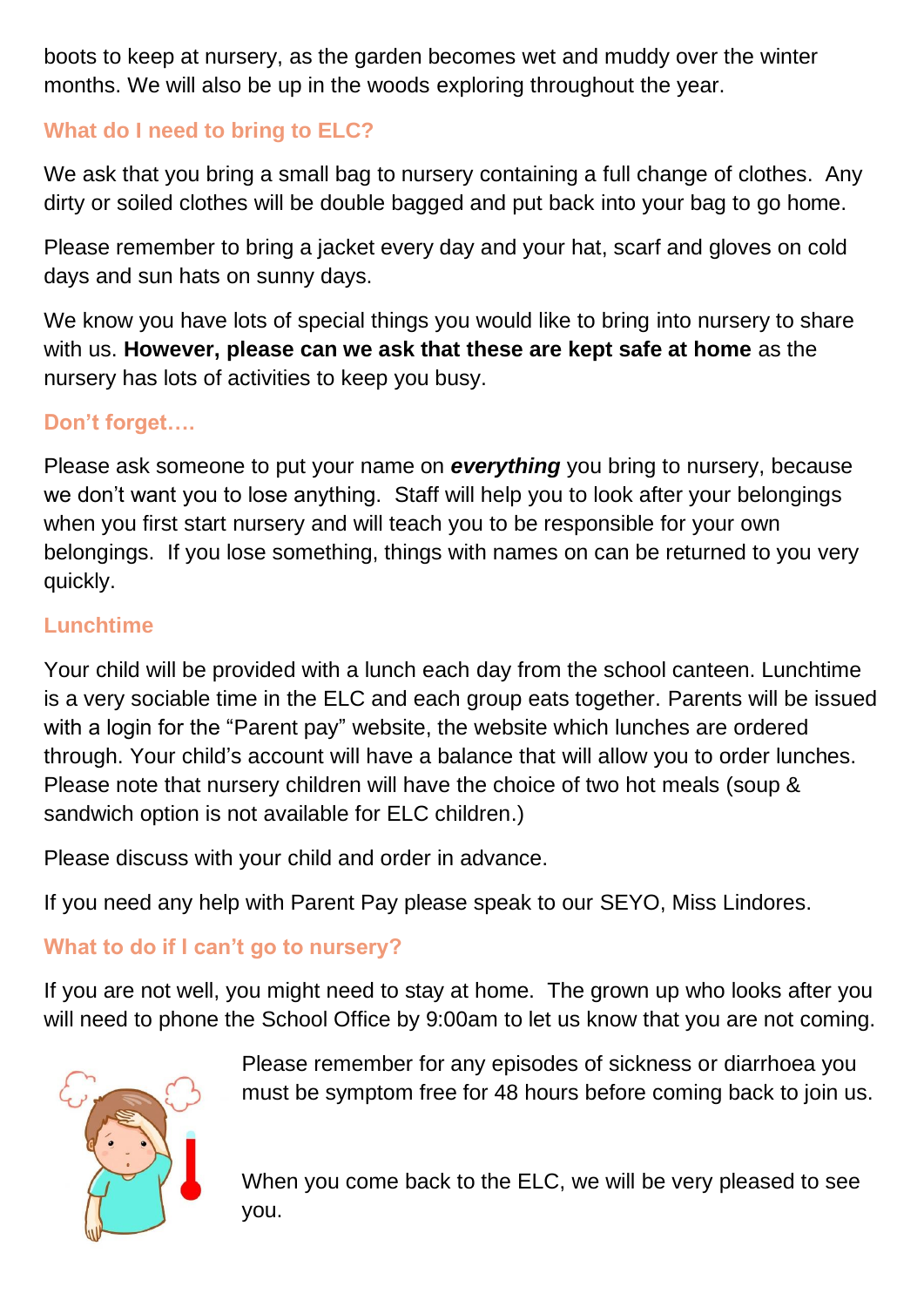#### **Visitors to the ELC**

The Health Visitor and the Childsmile (Dental workers) all visit the ELC throughout the year. We sometimes have visitors from other NHS services too.

At times, we invite other people into the ELC to teach us about their work or to show us interesting things.

Sometimes we have parents and carers to help with activities. We would love it if your parent or carer would like to help in our ELC too. There are lots of different ways that they can volunteer

in the ELC. They should let a staff member know if they would like to become an ELC volunteer.

#### **(But during these uncertain times we will have to wait until it is safe for this to happen).**

#### **Getting Ready**

You could try practising these things at home which will help you at the ELC:

- Remembering to wash your hands with soap and water, then dry them well afterwards.
- Using a hankie to blow your nose and putting the hankie in the bin
- Looking after your toys and games.
- Tidying up once you are finished with them.
- Putting on your own jacket and shoes.
- Using the toilet properly (not all children come to nursery potty trained so please do not let this worry you). Remembering to wash your hands with soap and water, then dry them well afterwards.



• Having fun at home playing games and taking turns

• Practise using a knife, fork and spoon correctly at the dinner table and clearing my plate and cutlery away afterwards.